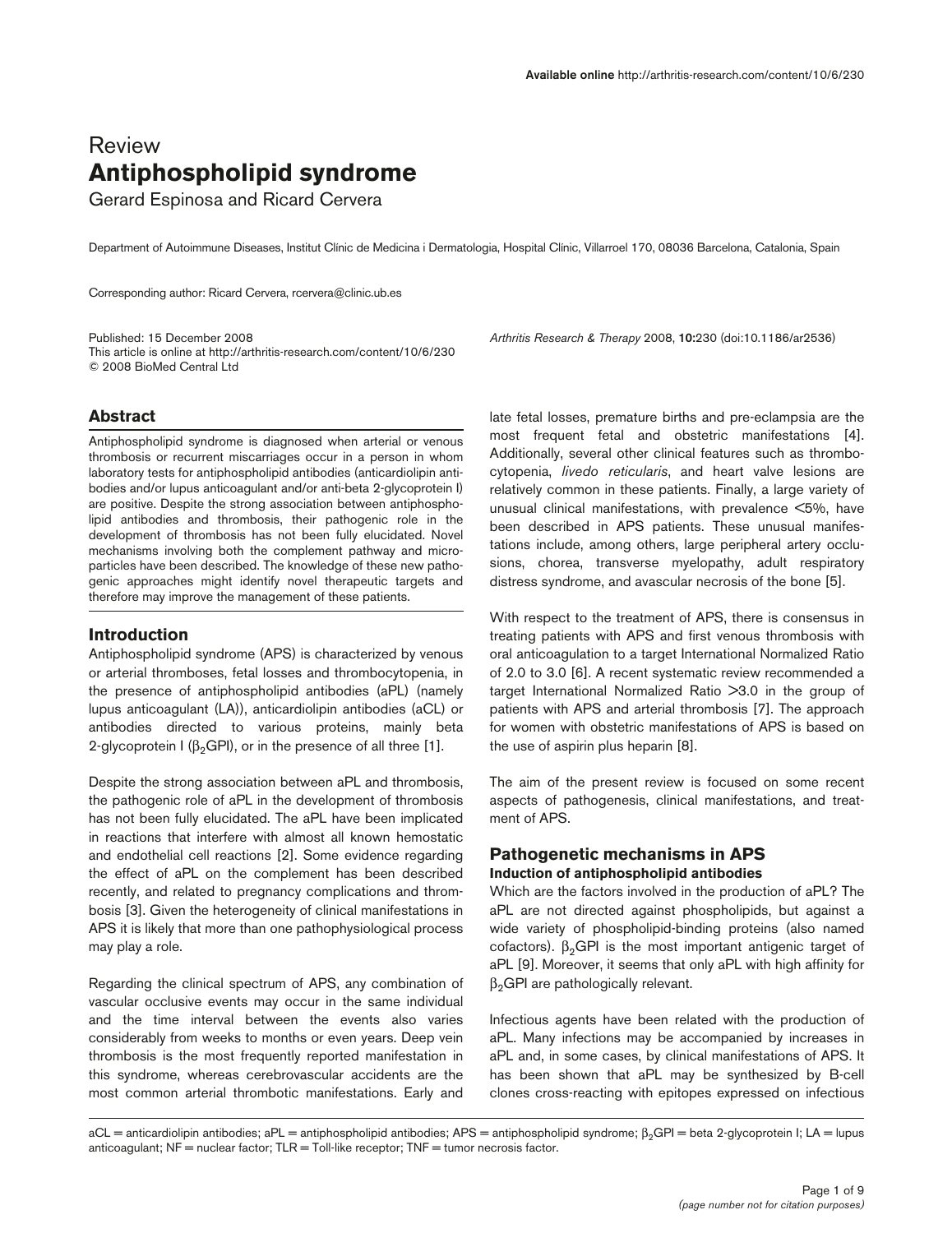agents as the result of a molecular mimicry between exogenous molecules and  $β_0$ GPI [10]. Anti- $β_0$ GPI antibodies have been shown to recognize  $\beta_2$ GPI peptides displaying molecular mimicry with common bacteria and viruses, both at the level of the amino acid sequence and of the conformational structure. Such a homology was suggested to represent the rationale for the possible infectious origin of the syndrome.

It could be possible that other environmental factors, such as drugs or neoplasms, might be responsible for inducing aPL. In cancer, the accumulation of many cells is a result of excessive cell proliferation and/or insufficient apoptosis. One of the earliest changes in cells undergoing apoptosis is the exposure of phosphatidylserine on the outer membrane leaflet. A key link between apoptosis and the onset of autoimmunity is provided by autoantibodies that bind apoptotic cells and recognize surface epitopes that include complexes of phospholipid and  $β_2$ GPI. It is possible that autoantibodies to malignant cells arise secondary to changes in the cell membrane inducing exposure of certain antigens that are normally facing the intracellular compartment [11].

Moreover, the presence of aPL is linked to genetic predisposition, which may be associated, at least in part, with genes of the major histocompatibility complex (HLA system) [12]. Regarding the genetics of  $\beta_2$ GPI, there is evidence that the Val247 allele may be one of the genetic risk factors for development of APS – although the results are contradictory. Yasuda and colleagues found that the Val247  $\beta_2$ GPI allele was associated with both a high frequency of anti- $β_2$ GPI antibodies and stronger reactivity with anti- $\beta_2$ GPI antibodies [13]. On the other hand, Camilleri and colleagues found no association between the Val/Leu247 polymorphism and the presence of anti- $\beta_2$ GPI in a white population [14]. Exposure to one or more environmental agents, such as infections, in a genetically susceptible individual, through a molecular mimicry, can result in the production of pathogenic aPL that can induce thrombosis and pregnancy loss.

Another hypothesis explains the existence of natural autoantibodies that develop for a good purpose (infectious theory) but may evolve to become pathogenic under certain adverse conditions such as oxidant stress. Antiphospholipid antibodies have been found in approximately 12% of elderly populations and in some 2% of younger populations. Some evidence favors natural autoantibodies perhaps having specific regulatory functions in the immune system. In accordance with these observations, it may be possible that autoantibodies are not pathological forms of immunity but, under aberrant vascular conditions such as oxidant stress, they lose their normal functions, leading to autoimmunity [15].

### **Pathogenic role of** β**2GPI–antibody complex**

 $\beta_2$ GPI is a highly glycosylated single-chain protein that is present in plasma without known physiological function. The protein avidly binds to negatively charged phospholipids such as cardiolipin, phosphatidylserine, or phosphatidylinositol. Upon phospholipid binding,  $\beta_2$ GPI changes conformation and exposes a cryptic epitope to which high-affinity antibodies can bind [16].  $\beta_2$ GPI is subsequently dimerized by the autoantibodies and is probably fixed in an activated conformation. Furthermore, this complex integrated by the anionic phospholipid,  $β<sub>2</sub>GPI$ , and antibody is able to interact with hemostatic reactions and several cellular receptors [17] (Figure 1). Several animal models immunized with the cofactor  $β<sub>0</sub>GPI$  developed clinical manifestations of APS, including fetal loss, thrombocytopenia, and neurological and behavioral dysfunction [18].

### *Effect of* β*2GPI–antibody complex on hemostatic reactions*

The aPL may alter the kinetics of the normal procoagulant and anticoagulant reactions by cross-linking membranebound proteins, by blocking protein–protein interactions, and/or by blocking the access of other proteins to the phospholipid membrane. In this sense, interference has been described in the form of inhibition of aPL on the anticoagulant reactions, such as inhibition of the protein C pathway, of protein S activity, or of antithrombin activity.

Furthermore, aPL may present with impaired fibrinolysis, as indicated by increased plasma levels of plasminogen activator inhibitor 1 and tissue-type plasminogen activator antigens [3]. Thrombin, tissue-type plasminogen activator, and activated protein C, which are involved in hemostasis, belong to the serine protease superfamily. Some aCL were recently demonstrated to bind to their homologous catalytic domains, suggesting that some aCL recognize a conformational epitope shared by  $\beta_2$ GPI and the homologous catalytic domain of several serine proteases [19].

### *Cellular activation by* β*2GPI–antibody complex in APS*

 $\beta_2$ GPI–antibody complex is able to bind several cell types, such as endothelial cells, monocytes, and platelets. Annexin  $A<sub>2</sub>$ , a potent fibrinolytic receptor, has been suggested as the receptor of  $β_2$ GPI on the membrane of endothelial cells. This receptor is able to bind monomer  $β_2$ GPI, without the need for the presence of anti- $β<sub>2</sub>$ GPI antibodies [20]. Taking into account that annexin  $A_2$  is a membrane-bound protein without a transmembrane domain, it could not transmit signals across the cell membrane. Other unknown receptors must therefore be involved in the activation of endothelial cells.

There is evidence that Toll-like receptor (TLR) signaling pathways are involved in endothelial activation by  $\beta_2$ GPIantibody complex. Because common microbial structures do represent the natural ligand for TLRs, it has been speculated that β<sub>2</sub>GPI might interact with TLRs and that  $β_2$ GPI–antibody complex – recognizing the molecule – might cross-link it together with TLRs. In this sense, endothelial activation in APS has been described to be mediated through TLR4, resulting in a prothrombotic (upregulation of tissue factor) and proinflammatory phenotype (synthesis and secretion of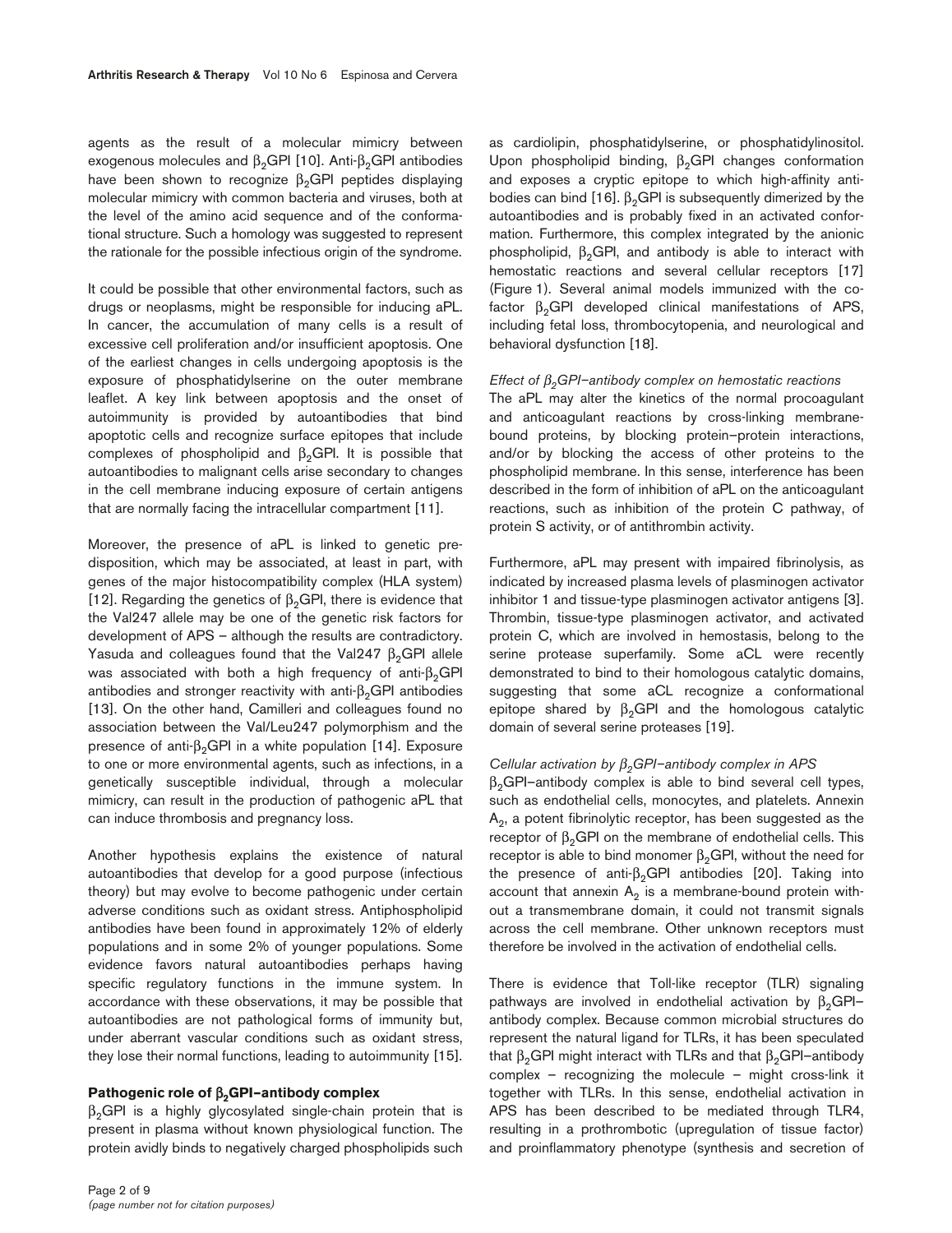



Main current pathogenetic views of antiphospholipid antibodies. aPL, antiphospholipid antibodies; β<sub>2</sub>GPI/OxLDL, beta 2-glycoprotein I/oxidized low-density lipoprotein; GPIbα, glycoprotein Ibα; LRP-8, low-density lipoprotein receptor-related protein 8; tPA, tissue-type plasminogen activator; TLR4, Toll-like receptor 4.

adhesion molecules and proinflammatory cytokines) [21]. Moreover, APS can be mediated through pathways involving activation of NFκβ and phosphorylation of p38 mitogenactivated protein kinase [21]. In this sense, Raschi and colleagues have demonstrated the involvement of MyD88 and TRAF6, molecules depending on TLR4, in this endothelial activation [22].

Monocytes have also been activated by  $\beta_2$ GPI–antibody complex. The activation of monocytes allows the tissue factor upregulation in APS [23]. Lopez-Pedrera and colleagues suggested that the intracellular signaling involved the simultaneous activation of NFκβ/Rel proteins via the p38 mitogenactivated protein kinase pathway and of the MEK-1/ERK pathway [24]. More recently, Sorice and colleagues demonstrated an interaction between  $\beta_2$ GPI, annexin A<sub>2</sub>, and TLR4 in lipid rafts in the human monocyte plasma membrane [25]. In addition, they illustrated the role of the NFκβ-dependent signaling involving TLR4 and interleukin-1 receptor-associated kinase, similar to the situation in endothelial cells.

Platelet activation in APS is mediated by at least two receptors, the low-density lipoprotein receptor-related protein 8 (also known as apolipoprotein E receptor 2′) and the platelet adhesive receptor glycoprotein  $\log$  [26]. It is unclear why two receptors are necessary for the platelet activation by  $\beta_2$ GPI–antibody complex. Subsequently, in the presence of subactivating doses of thrombin,  $\beta_2$ GPI-antibody complex induces the production of thromboxane  $B_2$  mainly through the activation of p38 mitogen-activated protein kinase and subsequent phosphorylation of cytosolic phospholipase  $A_2$ [27].

The wide distribution of thrombosis in APS may be explained by the widespread distribution of the membrane receptors involved in the cellular activation.

### *Effect of* β*2GPI–antibody complex on trophoblast cells*

Not all placentae from women with fetal losses and aPL have signs of thrombosis or infarction. This finding allows the hypothesis that aPL have a direct effect on human placental trophoblast. In this sense, aPL have demonstrated *in vitro* their effect on the trophoblast. Specifically, aPL may interfere in trophoblast binding, reduce their proliferation and invasiveness and the human chorionic gonadotrophin release, and increase apoptosis. In addition, expression of  $\beta_2$ GPI on trophoblast cell membranes has been demonstrated, explaining the aPL placental trophism. The reactivity between aPL and trophoblasts induces a proinflammatory state with cytokine secretion and complement activation (see below) [28]. As a consequence, aPL-mediated inflammatory processes may induce a defective placentation without thrombosis.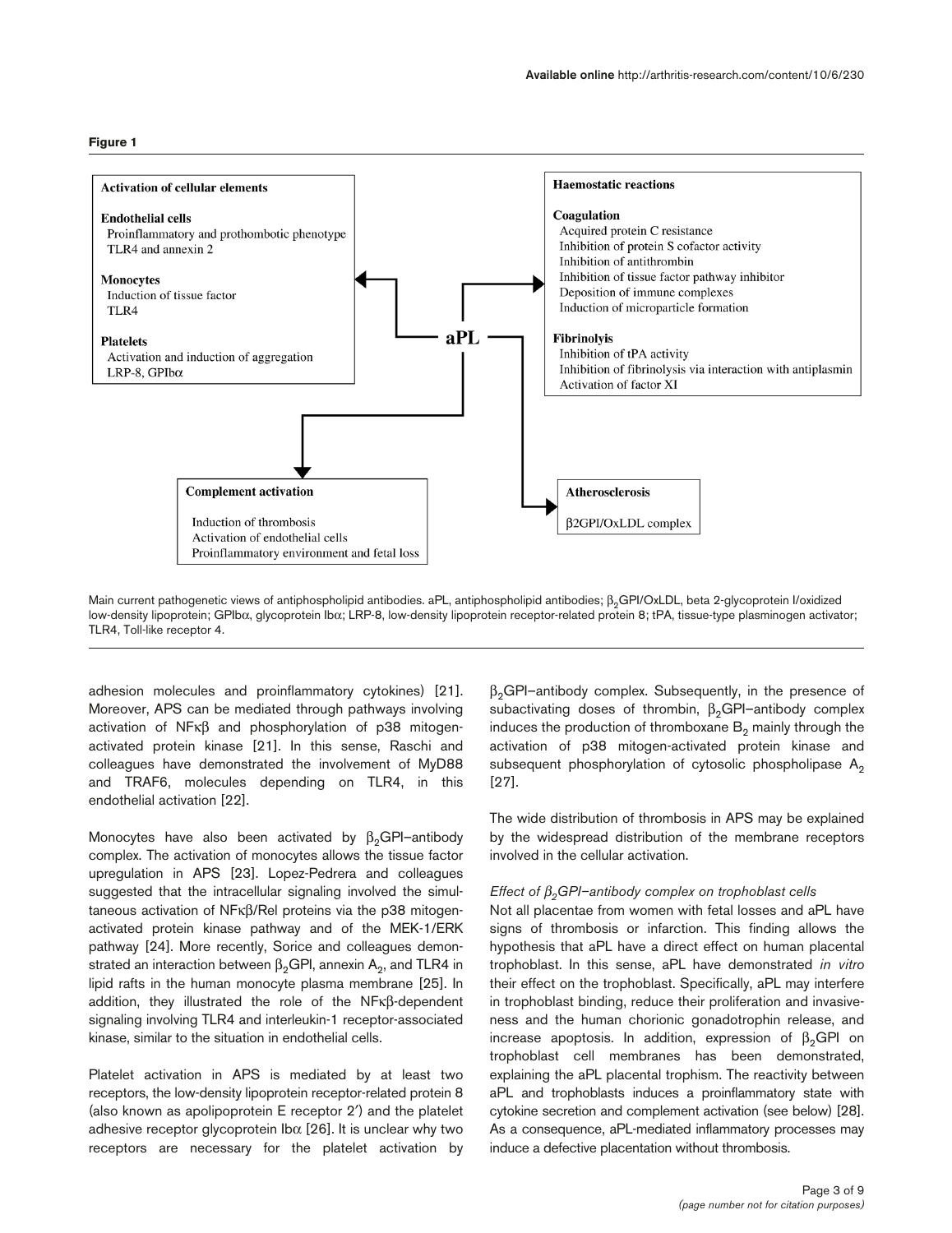### **Is there inflammation in APS?**

There is some evidence supporting the existence of a proinflammatory environment in APS [29]. The aPL-induced endothelial proinflammatory response is characterized by adhesion molecule (vascular cell adhesion molecule 1 and Eselectin) upregulation and by proinflammatory cytokine and chemokine synthesis and secretion. In addition, an increased adhesion of leukocytes to activated endothelium has been demonstrated [30]. Taking into account that leukocytes are important sources of tissue factor, this inflammatory response could play a role in the pathology of APS. However, no histological signs of vascular inflammation can usually be found in APS patients. In fact, the absence of inflammation in the vessel wall is required for APS diagnosis [1]. At present, the precise role of this inflammatory response has not been fully elucidated.

### **Role of complement in APS**

The complement system has been recently involved in the development of thrombosis and fetal loss in APS [31]. Tissue injury in APS might be caused by a complement-mediated inflammatory process, rather than by thrombosis alone. Complement activation may supply the thrombophilia features of APS. As C5a is an important mediator of the inflammatory response, it is possible that inflammation is involved in the pathogenic mechanisms of  $\beta_2$ GPI-antibody complex. Some data support this relationship. Activated complement fragments themselves have the capacity to bind and activate inflammatory and endothelial cells, either directly through C5b–9 (membrane attack complex) or through C5a receptormediated effects. In addition, endothelial cells can release tissue factor in response to C5a activation [32]. In this sense, Pierangeli and colleagues demonstrated that complement activation mediated two important effectors of aPL: induction of thrombosis and activation of endothelial cells [33]. Oku and colleagues demonstrated recently that hypocomplementemia is frequent in patients with primary APS, reflecting complement activation and consumption, and was correlated with anticoagulant activity [34]. Taken together, these findings suggest that aPL may activate monocytes and macrophages via anaphylatoxins produced in complement activation.

The other very important point is the role of complement activation in the pathogenesis of fetal losses in APS. In this field, data from *in vitro* studies performed by the group of Salmon and colleagues are of capital value [35,36]. According to their work,  $\beta_2$ GPI–antibody complexes are preferentially targeted to the placenta where they activate complement via the classical pathway. The complement cascade is initiated, leading to generation of C5a and C3a, recruitment and activation of neutrophils, monocytes and platelet cells, and release of inflammatory mediators, including reactive oxidants, tissue factor, proteolytic enzymes, cytokines such as  $TNF\alpha$ , and complement factors. This proinflammatory environment enhances oxidative burst, causing trophoblast injury and pregnancy loss. Depending on

the extent of the damage, either death *in utero* or fetal growth restriction ensues. Moreover, the same group demonstrated that heparins prevent obstetric complications caused by β2GPI–antibody complex because they block activation of complement [37].

#### **Relationship between atherosclerosis and APS**

The issue of the association between  $\beta_2$ GPI–antibody complex and atherosclerosis remains unresolved [38]. Whereas *in vitro* studies have shown that β<sub>2</sub>GPI-antibody complex is associated with endothelial perturbation, and cross-reaction with oxidized low-density lipoproteins [39], evidence for this association from clinical studies is scarce [40]. Furthermore, β<sub>2</sub>GPI-antibody complex was not related to the presence of atherosclerosis in patients with systemic lupus erythematosus [41].

### **Microparticles as pathogenic mechanism of thombosis in APS**

In response to activation or apoptosis, remodeling of the membrane phospholipid bilayer of all eukaryotic cells is associated with the release of microparticles – defined as small vesicles that are membrane-coated and released from the plasma membrane by exocytic budding. These vesicles express negatively charged phospholipids and cell surface antigens characteristic of the cells of origin [42]. Surface exposure of phosphatidylserine or tissue factor activity provides a catalytic surface that supports the assembly of clotting enzymes complexes, leading to thrombin generation.

Numerous studies have found elevated levels of microparticles associated with prothrombotic or proinflammatory disorders. Indeed, the levels of endothelial cell microparticles in patients with LA were increased compared with those of healthy control individuals. Moreover, the microparticle count was higher in patients with thrombotic complications than in those without [43]. Pereira and colleagues, however, did not find an association of circulating microparticles in plasma of systemic lupus erythematosus patients with disease activity or an association with the presence of aPL [44]. The role of generation of procoagulant endothelial microparticles in the pathogenesis of thrombosis in APS therefore remains unknown.

### **Clinical aspects of APS**

The classical clinical picture of APS is characterized by venous, arterial or small vessel thrombosis, fetal losses, and thrombocytopenia, in the presence of aPL. Deep vein thrombosis is the most frequently reported manifestation in this syndrome. Conversely, cerebrovascular accidents are the most common arterial thrombotic manifestations. Early fetal loss, late fetal loss, premature births, and pre-eclampsia are the most frequent fetal and obstetric manifestations [45].

In spite of the persistence of aPL, clinical manifestations of APS only appear occasionally. The aPL are not able to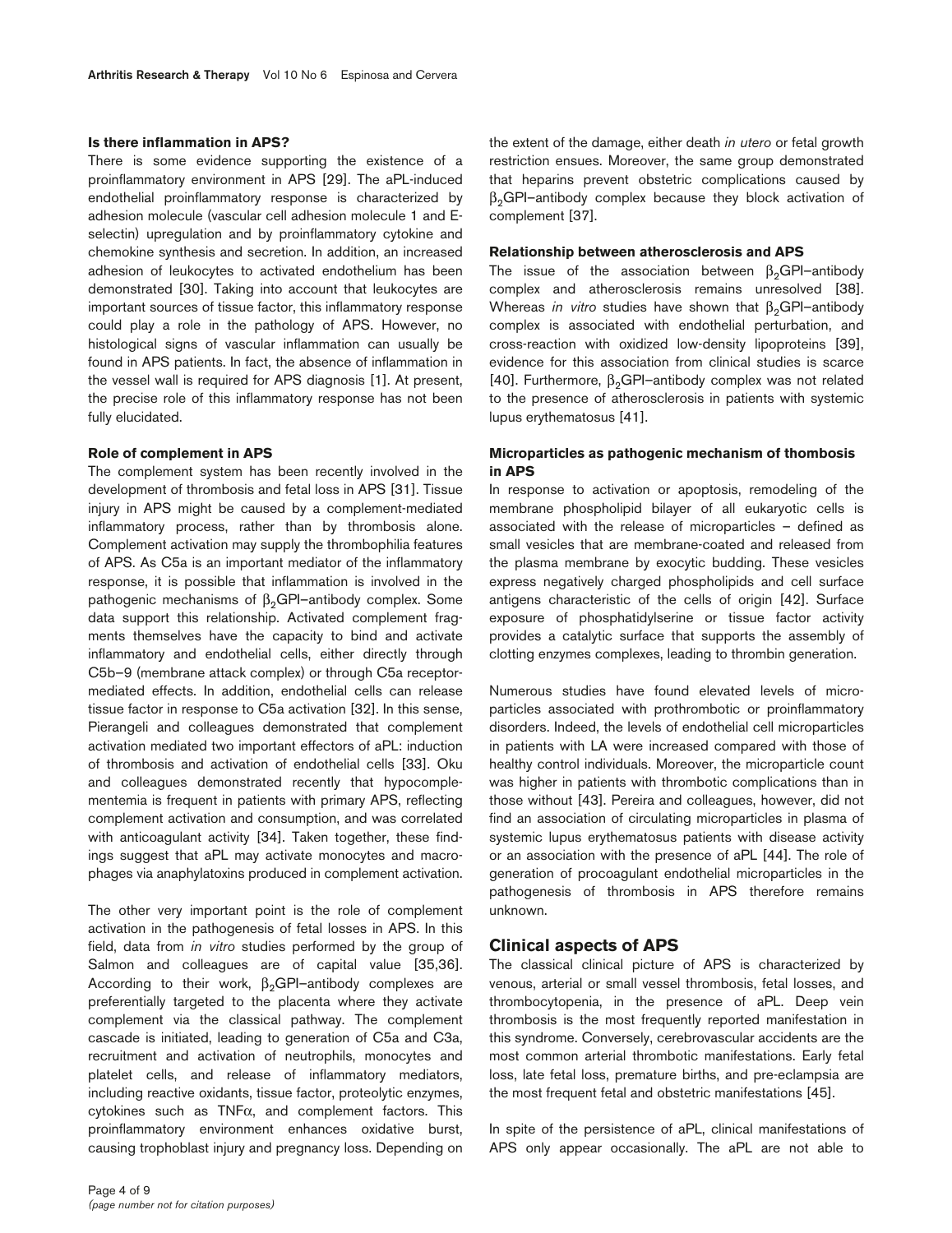produce their effects by themselves, and they need a priming factor. This fact has been demonstrated *in vitro* by Fischetti and colleagues [31]. They showed a growing thrombus after infusion of aPL in rats only after a prior stimulation with intraperitoneal lipopolysaccharide. *In vivo*, Vega-Ostertag and colleagues demonstrated platelet aggregation induced by aPL only in the presence of suboptimal doses of thrombin [46]. These priming factors might be the initial step in inducing cellular activation by aPL.

# **Nonthrombotic manifestations of APS**

Other clinical manifestations, not directly associated with the presence of underlying thrombotic lesions, have been less frequently described in patients with APS. For instance, some neurologic manifestations such as cognitive dysfunction or demyelinization might be related to aPL–cellular interactions, possibly because of a disrupted blood–brain barrier or an increased intrathecal synthesis of aPL [47]. Experimental studies have demonstrated the inhibition of astrocyte proliferation and the nonspecific permeabilization and depolarization of synaptoneurosomes induced by aPL. Furthermore, not only thrombotic occlusion of capillaries but also a combination with mild inflammation were the main findings in mouse brain tissue examination.

The exact etiologic role of aPL in APS-associated transverse myelitis remains to be established. A direct interaction between aPL and cellular elements of the central nervous system, rather than aPL-associated thrombosis, seems to be a more plausible mechanism. Patients with an APS-related transverse myelitis, especially those with recurrent episodes, may have an unrecognized myelin-specific antibody.

Pulmonary capillaritis, not thrombosis, appears to be the predominant pathology of the APS patients with diffuse alveolar hemorrhage. Deane and West provide a speculative hypothesis to explain the development of vasculitis as the etiology of this entity [48]. In accordance with their hypothesis, aPLinduced upregulation of endothelial cell adhesion molecules with subsequent neutrophil recruitment and migration into the alveolar septae may induce tissue destruction and hemorrhage. The C5a-mediated neutrophil activation may contribute to this tissue injury [3].

Another example of inflammation as a basis of pathogenic mechanisms of aPL is the abovementioned role of complement in fetal losses in APS patients [49]. In short, complement activation products may cause an imbalance of angiogenic factors required for normal pregnancies. Insufficient placental vasculature has been associated with obstetric problems [3].

## **Catastrophic APS**

A small number of patients suffer from a potential lifethreatening variant of APS – catastrophic APS, characterized by multiple small vessel thromboses that can lead to multiorgan failure [50]. Catastrophic APS is an unusual form

of presentation that represents <1% of APS cases. Patients with catastrophic APS, however, usually end-up in a lifethreatening situation [51].

In the recent paper from Bucciarelli and colleagues, the mortality has clearly fallen by some 20% [52] – due, in all probability, to energetic and early therapies such as plasma exchange, intravenous immunoglobulin, full anticoagulation, and parenteral steroids (Figure 2). The disorder is characterized by a diffuse thrombotic microvasculopathy, with microthrombosis being the main finding of necropsy studies [52].

The mechanisms of causation and pathogenesis of catastrophic APS are not completely understood. A possible mechanism for catastrophic APS is the systemic inflammatory response syndrome, which is presumed to be due to excessive cytokine release from affected and necrotic tissues. Catastrophic APS is characterized by multiple microvascular thrombotic events, of rapid onset, causing multiorgan failure – a picture suggestive of septic shock in which there is a massive, acute inflammatory response. At present, this hypothesis remains theoretical.

### **Microangiopathic APS**

The term microangiopathic APS has been introduced recently to refer patients with aPL and clinical features of thrombotic microangiopathy, such as thrombotic thrombocytopenic purpura or hemolysis, elevated liver enzymes, and low platelet count syndrome [53]. There is usually accompanying hemolytic anemia, often severe thrombocytopenia, and the presence of schistocytes. At present, it is suggested that the aPL detected in this group of patients may be generated by endothelial cell perturbation and damage.

### **Therapeutic aspects of APS**

In accordance with a recent systematic review, patients with definite APS with first venous thrombosis have to be treated with prolonged oral anticoagulation at a target International Normalized Ratio of 2.0 to 3.0 and >3.0 for those with recurrent and/or arterial events [7]. The approach for women with obstetric manifestations of APS is based on the use of aspirin plus heparin [8]. Aspirin in monotherapy, however – best started before conception – still has a role to play in particular patients such as those with recurrent early miscarriages [54].

#### **How can the treatment of APS patients be improved?**

One important and novel aspect of APS is that patients should be stratified and treated according to some clinical and immunologic characteristics in addition to the aPL positivity [1].

### *Additional vascular risk factors*

It is advisable to categorize APS patients according to the presence or not of classic thrombophilic risk factors such as hypertension, diabetes mellitus, hypercholesterolemia, or tobacco use because they may contribute to modifications in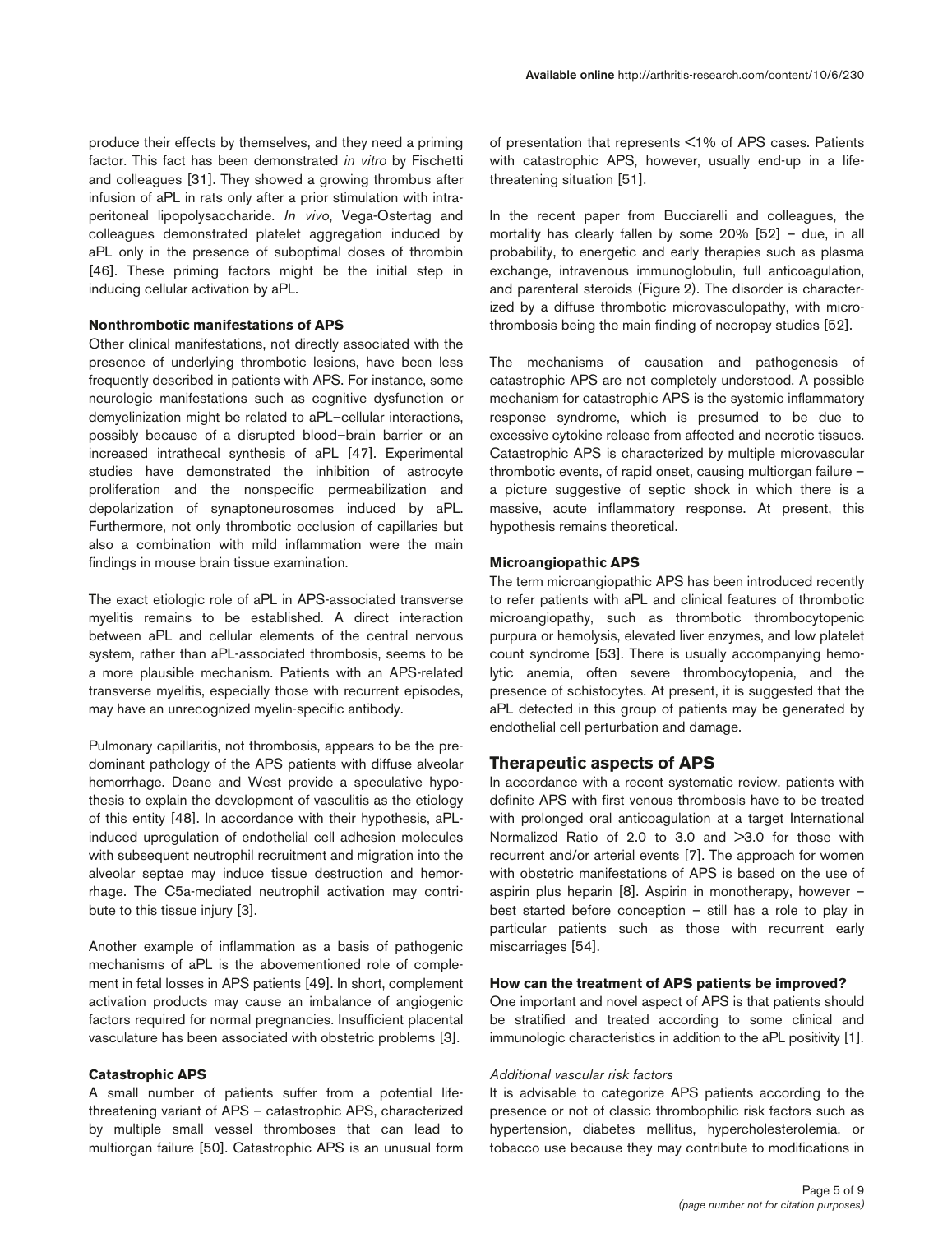



Treatment algorithm of catastrophic antiphospholipid syndrome. \*Specially indicated if schistocytes are present. APS, antiphospholipid syndrome; IV Ig, intravenous immunoglobulins.

the eventual risk factor profile [55]. Close control of these factors has to be an important clue in the management of patients with APS and thrombosis. In addition, it is also important to take into account whether the patient has an inherited thombophilia.

### *Profile of antiphospholipid antibodies*

Patients with LA, aCL IgG at high titers, or anti- $\beta_2$ GPI antibodies plus LA or aCL have the highest thrombotic risk [9]. Closer clinical and therapeutic monitoring (to ensure a correct International Normalized Ratio) is advisable in patients with thrombosis and any of these immunological profiles. In the newly revised classification criteria for APS, it is advisable to classify APS patients into different categories according to their aPL profile [1]. There is no evidence, however, for the effectiveness of more intensive therapy in these patients.

### *Persistence of antiphospholipid antibody positivity*

Another point to bear in mind is the profile and the persistence of aPL positivity with time. At present, there is no evidence for the usefulness of repeat aPL testing on patients who meet the criteria for APS. A recent prospective study in

patients with systemic lupus erythematosus, however, has demonstrated that LA-positive patients had a highly increased risk of thrombosis, both at the arterial and venous levels. Interestingly, LA-negative patients with persistently positive aCL (defined as positive in more than two-thirds of the determinations) had increased risk of thrombosis at the expense of arterial events, whereas in LA-negative and transiently aCL-positive patients (defined as positive on at least two occasions but on less than two-thirds of the determinations) the risk of thrombosis – both arterial and venous – was no different from that in aPL-negative systemic lupus erythematosus patients [56]. Similar results were obtained by our group in patients with APS [57]. The adjusted risk for recurrent thrombosis during follow-up was increased in persistently positive aPL patients (defined as >75% of the aPL determinations positive during follow-up) compared with transiently positive aPL patients. The profile of persistently positive aPL related with the appearance of thrombosis during follow-up was the combination of aCL IgG plus LA. The role of high aCL titers (≥40 GPL or MPL), a laboratory criterion for APS diagnosis, in the recurrent thrombosis risk was not performed in these two studies.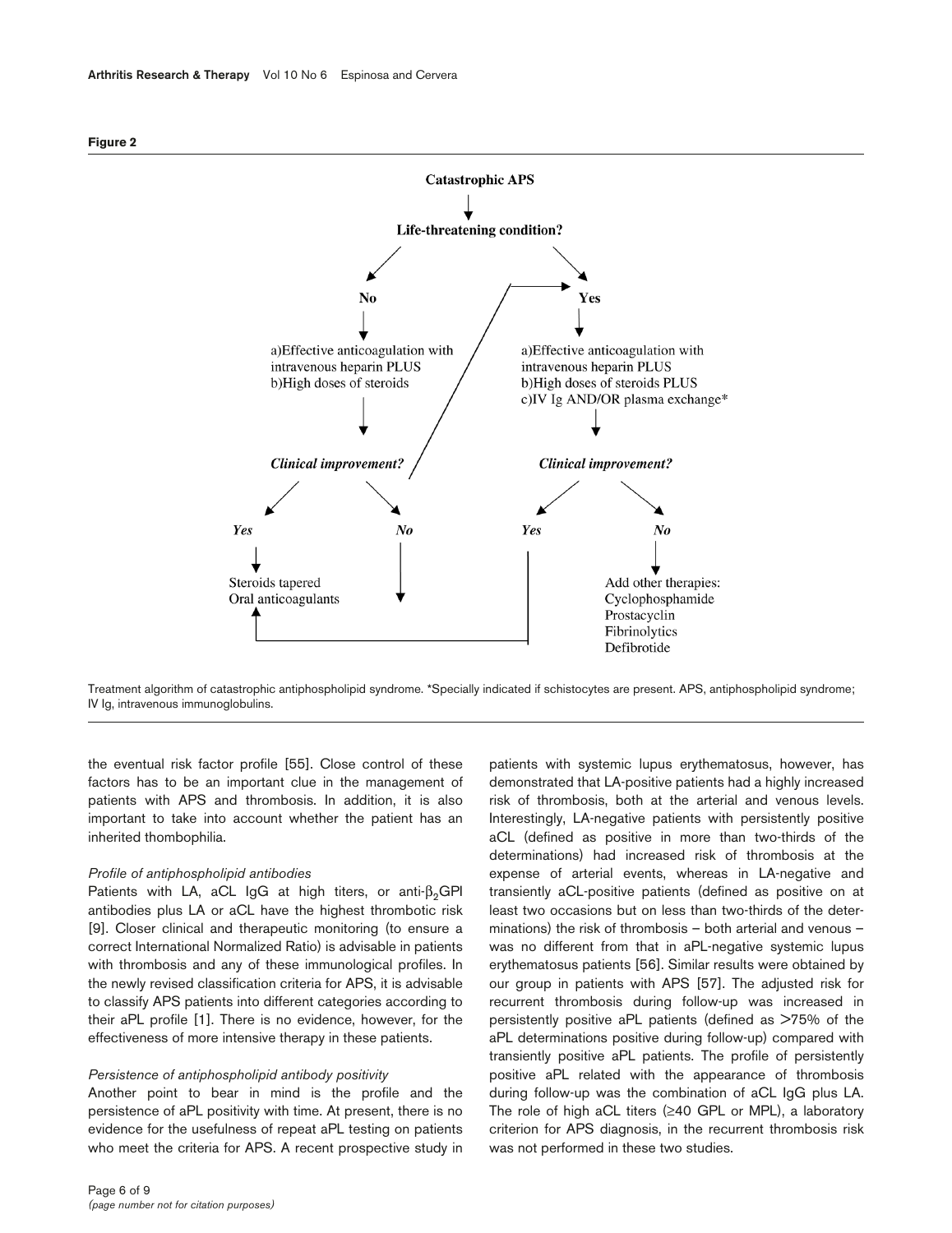These findings open the door to identify a subset of APS patients in which the aPL test turns repeatedly negative and who possibly are no longer at increased risk for thrombosis. Although the anticoagulation withdrawal may be safe in APS patients when aCL antibodies become negative [58], further evidence describing the clinical importance of a disappearance of aPL is needed to recommend this approach.

### **The dark zone**

Although a set of classification criteria has been established to stratify the thrombotic risk of APS, some patients present diagnostic and therapeutic dilemmas. One example of this is the patient with thrombosis and repeated low titers of aCL or anti-β<sub>2</sub>GPI antibodies and negative LA. In this case, the diagnostic problem is due to the absence of data to establish the threshold between moderate–high levels and low levels. From the therapeutic point of view, commonsense dictates the need for anticoagulation in a similar manner to a patient who follows the laboratory criterion of APS. Another important diagnostic problem is to know the sensitivity and the specificity of some clinical features such as *livedo reticularis*, nonbacterial thrombotic endocarditis, seizures, or nephropathy. The recently updated classification criteria for APS indicate that these clinical characteristics are frequently related with aPL. Their inclusion as classification criteria for definite APS, however, may decrease the diagnostic specificity [1]. Using commonsense, faced with a patient with renal thrombotic microangiopathy and persistent positivity for aPL, we have to act as is suitable for classic APS; that is, initiate long-term anticoagulation.

Another interesting group of patients who represent diagnostic problems is constituted of those with classic features of APS whose tests remain persistently negative. These patients suffer from the named seronegative APS, and anticoagulation is required [59].

Apart from these diagnostic controversies, the second dark point is the therapeutic approach in asymptomatic carriers of aPL. Based on current evidence, it seems very important to stratify these individuals according to the presence of traditional congenital or acquired procoagulant risk factors, the coexistence of an underlying autoimmune disease (systemic lupus erythematosus in particular), and the profile of aPL (persistently positive aCL and/or anti- $\beta_2$ GPI antibodies at moderate/high titers and/or unequivocal LA) to consider a primary prophylactic therapy with low-dose aspirin (75 to 100 mg daily) [60]. In addition, cessation of estrogencontaining oral contraceptive use, treatment of vascular risk factors if present, and the avoidance of smoking are all additional recommended therapeutic measures. Prophylaxis with heparin administered subcutaneously should certainly be given to cover higher-risk situations, such as surgery. Moreover, hydroxychloroquine may be protective against the development of thrombosis in aPL-positive patients with systemic lupus erythematosus.

#### **The future**

The extensive knowledge of new pathogenic mechanisms of aPL allows the identification of potential therapeutic targets in APS patients [61]. In this sense, statins that have shown antiinflammatory properties inhibiting the aPL-mediated increase of tissue factor in cultured human endothelial cells and angiotensin-converting enzyme inhibitors that inhibit the monocyte tissue factor expression might have a role in the armamentarium of APS in the future. The inhibition of complement, NFκβ, and p38 mitogen-activated protein kinase will probably open new therapeutic possibilities in these patients.

The molecular mimicry between bacterial or viral antigens and certain regions of the  $\beta_2$ GPI structure to explain the induction of aPL from infectious agents is the basis for using synthetic peptides to inhibit the thrombogenic properties of aPL [62]. A similar method is performed by  $\beta_2$ GPI toleragen. In this case, a polyvalent conjugate of recombinant domain I of human  $\beta_2$ GPI cross-links with specific surface immunoglobulins to target and induce tolerance in B cells to  $β_2$ GPI.

### **Competing interests**

The authors declare that they have no competing interests.

### **References**

- 1. Miyakis S, Lockshin MD, Atsumi T, Branch DW, Brey RL, Cervera R, Derksen RH, DE Groot PG, Koike T, Meroni PL, Reber G, Shoenfeld Y, Tincani A, Vlachoyiannopoulos PG, Krilis SA: **International consensus statement on an update of the classification criteria for definite antiphospholipid syndrome (APS).** *J Thromb Haemost* 2006, **4:**295-306.
- 2. Urbanus RT, Derksen RH, de Groot PG: **Current insight into diagnostics and pathophysiology of the antiphospolipid syndrome.** *Blood Rev* 2008, **22:**93-105.
- 3. Salmon JE, de Groot PG: **Pathogenic role of antiphospholipid antibodies.** *Lupus* 2008, **17:**405-411.
- 4. Cervera R, Piette JC, Font J, Khamashta MA, Shoenfeld Y, Camps MT, Jacobsen S, Lakos G, Tincani A, Kontopoulou-Griva I, Galeazzi M, Meroni PL, Derksen RH, de Groot PG, Gromnica-Ihle E, Baleva M, Mosca M, Bombardieri S, Houssiau F, Gris JC, Quéré I, Hachulla E, Vasconcelos C, Roch B, Fernández-Nebro A, Boffa MC, Hughes GR, Ingelmo M; Euro-Phospholipid Project Group: **Antiphospholipid syndrome: clinical and immunologic manifestations and patterns of disease expression in a cohort of 1,000 patients.** *Arthritis Rheum* 2002, **46:**1019-1027.
- 5. Asherson RA, Cervera R: Unusual **manifestations of the antiphospholipid syndrome.** *Clin Rev Allergy Immunol* 2003, **25:**61-78.
- 6. Ruiz-Irastorza G, Khamashta MA: **The treatment of antiphospholipid syndrome: a harmonic contrast.** *Best Pract Res Clin Rheumatol* 2007, **21:**1079-1092.
- 7. Ruiz-Irastorza G, Hunt BJ, Khamashta MA: **A systematic review of secondary thromboprophylaxis in patients with antiphospholipid antibodies.** *Arthritis Rheum* 2007, **57:**1487-1495.
- 8. Derksen RH, Khamashta MA, Branch DW: **Management of the obstetric antiphospholipid syndrome.** *Arthritis Rheum* 2004, **50:**1028-1039.
- 9. Galli M, Borrelli G, Jacobsen EM, Marfisi RM, Finazzi G, Marchioli R, Wisloff F, Marziali S, Morboeuf O, Barbui T: **Clinical significance of different antiphospholipid antibodies in the WAPS (warfarin in the antiphospholipid syndrome) study.** *Blood* 2007, **110:**1178-1183.
- 10. Blank M, Krause I, Fridkin M, Keller N, Kopolovic J, Goldberg I, Tobar A, Shoenfeld Y: **Bacterial induction of autoantibodies to beta2-glycoprotein-I accounts for the infectious etiology of antiphospholipid syndrome.** *J Clin Invest* 2002, **109:**797-804.
- 11. Miesbach W, Asherson RA, Cervera R, Shoenfeld Y, Gomez Puerta J, Bucciarelli S, Espinosa G, Font J; Members of CAPS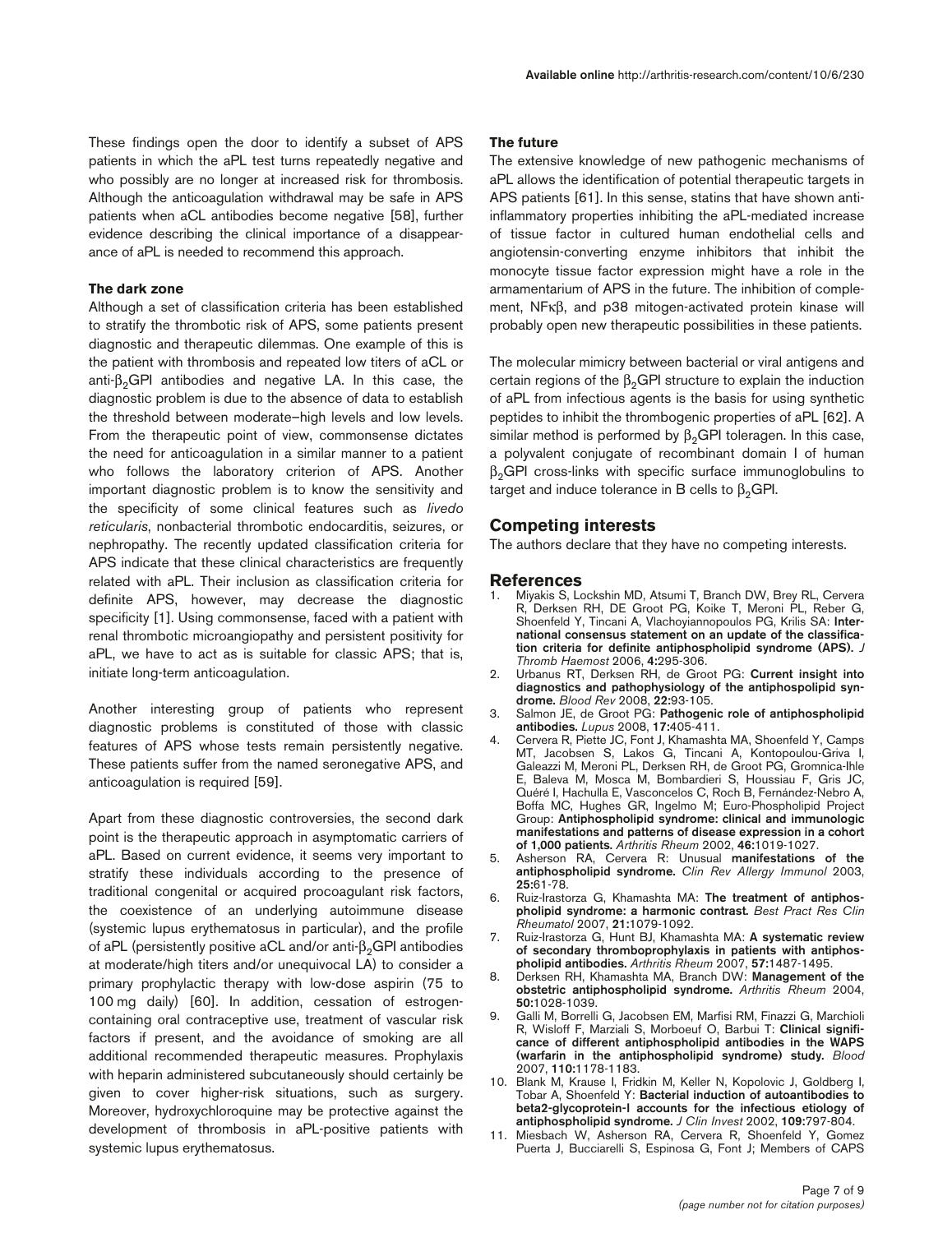Registry Group: **The catastrophic antiphospholipid (Asherson's) syndrome and malignancies.** *Autoimmun Rev* 2006, **6:**94-97.

- 12. Uthman I, Khamashta M: **Ethnic and geographical variation in antiphospholipid (Hughes) syndrome.** *Ann Rheum Dis* 2005, **64:**1671-1676.
- 13. Yasuda S, Atsumi T, Matsuura E, Kaihara K, Yamamoto D, Ichikawa K, Koike T: **Significance of valine/leucine247 polymorphism of beta2-glycoprotein I in antiphospholipid syndrome: increased reactivity of anti-beta2-glycoprotein I autoantibodies to the valine247 beta2-glycoprotein I variant.** *Arthritis Rheum* 2005, **52:**212-218.
- 14. Camilleri RS, Mackie IJ, Humphries SE, Machin SJ, Cohen H: **Lack of association of beta2-glycoprotein I polymorphisms Val247Leu and Trp316Ser with antiphospholipid antibodies in patients with thrombosis and pregnancy complications.** *Br J Haematol* 2003, **120:**1066-1072.
- 15. McIntyre JA, Wagenknecht DR, Faulk WP: **Redox-reactive autoantibodies: detection and physiological relevance.** *Autoimmun Rev* 2006, **5:**76-83.
- 16. de Laat B, Derksen RH, van Lummel M, Pennings MT, de Groot PG: **Pathogenic anti-beta2-glycoprotein I antibodies recognize domain I of beta2-glycoprotein I only after a conformational change.** *Blood* 2006, **107:**1916-1924.
- 17. Lutters BC, Meijers JC, Derksen RH, Arnout J, de Groot PG: **Dimers of beta 2-glycoprotein I mimic the in vitro effects of beta 2-glycoprotein I-anti-beta 2-glycoprotein I antibody complexes.** *J Biol Chem* 2001, **276:**3060-3067.
- 18. Shoenfeld Y, Ziporen L: **Lessons from experimental APS models.** *Lupus* 1998, **7(Suppl 2):**S158-S161.
- 19. Lin WS, Chen PC, Yang CD, Cho E, Hahn BH, Grossman J, Hwang KK, Chen PP: **Some antiphospholipid antibodies recognize conformational epitopes shared by beta2-glycoprotein I and the homologous catalytic domains of several serine proteases.** *Arthritis Rheum* 2007, **56:**1638-1647.
- 20. Ma K, Simantov R, Zhang JC, Silverstein R, Hajjar KA, McCrae KR: **High affinity binding of beta 2-glycoprotein I to human endothelial cells is mediated by annexin II.** *J Biol Chem* 2000, **275:**15541-15548.
- 21. Pierangeli SS, Vega-Ostertag ME, Raschi E, Liu X, Romay-Penabad Z, De Micheli V, Galli M, Moia M, Tincani A, Borghi MO, Nguyen-Oghalai T, Meroni PL: **Toll-like receptor and antiphospholipid mediated thrombosis: in vivo studies.** *Ann Rheum Dis* 2007, **66:**1327-1333.
- 22. Raschi E, Testoni C, Bosisio D, Borghi MO, Koike T, Mantovani A, Meroni PL: **Role of the MyD88 transduction signaling pathway in endothelial activation by antiphospholipid antibodies.** *Blood* 2003, **101:**3495-3500.
- 23. Kornberg A, Blank M, Kaufman S, Shoenfeld Y: **Induction of tissue factor-like activity in monocytes by anti-cardiolipin antibodies***. J Immunol* 1994, **153:**1328-1332.
- 24. López-Pedrera C, Buendía P, Cuadrado MJ, Siendones E, Aguirre MA, Barbarroja N, Montiel-Duarte C, Torres A, Khamashta M, Velasco F: **Antiphospholipid antibodies from patients with the antiphospholipid syndrome induce monocyte tissue factor expression through the simultaneous activation of NF-**κ**B/Rel proteins via the p38 mitogen-activated protein kinase pathway, and of the MEK-1/ERK pathway.** *Arthritis Rheum* 2006, **54:**301-311.
- 25. Sorice M, Longo A, Capozzi A, Garofalo T, Misasi R, Alessandri C, Conti F, Buttari B, Riganò R, Ortona E, Valesini G: **Anti-beta2 glycoprotein I antibodies induce monocyte release of tumor necrosis factor alpha and tissue factor by signal transduction pathways involving lipid rafts.** *Arthritis Rheum* 2007, **56:**2687- 2697.
- 26. Pennings MT, Derksen RH, van Lummel M, Adelmeijer J, Van-Hoorelbeke K, Urbanus RT, Lisman T, de Groot PG: **Platelet adhesion to dimeric** β**-glycoprotein I under conditions of flow is mediated by at least two receptors: glycoprotein Ib**α **and apolipoprotein E receptor 2**′**.** *J Thromb Haemost* 2007, **5:**369- 377.
- 27. Vega-Ostertag ME, Pierangeli SS: **Mechanisms of aPL-mediated thrombosis: effects of aPL on endothelium and platelets.** *Curr Rheumatol Rep* 2007, **9:**190-197.
- 28. Meroni PL, Gerosa M, Raschi E, Scurati S, Grossi C, Borghi MO: **Updating on the pathogenic mechanisms 5 of the antiphospholipid antibodies-associated pregnancy loss.** *Clin Rev Allergy*

*Immunol* 2008, **34:**332-337.

- 29. Meroni PL, Raschi E, Testoni C, Tincani A, Balestrieri G: **Antiphospholipid antibodies and the endothelium.** *Rheum Dis Clin North Am* 2001, **27:**587-602.
- 30. Pierangeli SS, Colden-Stanfield M, Liu X, Barker JH, Anderson GL, Harris EN: **Antiphospholipid antibodies from antiphospholipid syndrome patients activate endothelial cells in vitro and in vivo.** *Circulation* 1999, **99:**1997-2002.
- 31. Fischetti F, Durigutto P, Pellis V, Debeus A, Macor P, Bulla R, Bossi F, Ziller F, Sblattero D, Meroni P, Tedesco F: **Thrombus formation induced by antibodies to beta2-glycoprotein I is complement dependent and requires a priming factor.** *Blood* 2005, **106:**2340-2346.
- 32. Redecha P, Tilley R, Tencati M, Salmon JE, Kirchhofer D, Mackman N, Girardi G: **Tissue factor: a link between C5a and neutrophil activation in antiphospholipid antibody induced fetal injury.** *Blood* 2007, **110:**2423-2431.
- 33. Pierangeli SS, Girardi G, Vega-Ostertag M, Liu X, Espinola RG, Salmon J: **Requirement of activation of complement C3 and C5 for antiphospholipid antibody-mediated thrombophilia.** *Arthritis Rheum* 2005, **52:**2120-2124.
- 34. Oku K, Atsumi T, Bohgaki M, Amengual O, Kataoka H, Horita T, Yasuda S, Koike T: **Complement activation in patients with primary antiphospholipid syndrome.** *Ann Rheum Dis* 2008. [Epub ahead of print] PMID: 18625630.
- 35. Holers VM, Girardi G, Mo L, Guthridge JM, Molina H, Pierangeli SS, Espinola R, Xiaowei LE, Mao D, Vialpando CG, Salmon JE: **Complement C3 activation is required for antiphospholipid antibody-induced fetal loss.** *J Exp Med* 2002, **195:**211-220.
- 36. Girardi G, Berman J, Redecha P, Spruce L, Thurman JM, Kraus D, Hollmann TJ, Casali P, Caroll MC, Wetsel RA, Lambris JD, Holers VM, Salmon JE: **Complement C5a receptors and neutrophils mediate fetal injury in the antiphospholipid syndrome.** *J Clin Invest* 2003, **112:**1644-1654.
- 37. Girardi G, Redecha P, Salmon JE: **Heparin prevents antiphospholipid antibody-induced fetal loss by inhibiting complement activation.** *Nat Med* 2004, **10:**1222-1226.
- 38. Staub HL, Franck M, Ranzolin A, Norman GL, Iverson GM, von Muhlen CA: **IgA antibodies to beta2-glycoprotein I and atherosclerosis.** *Autoimmun Rev* 2006, **6:**104-106.
- 39. Doria A, Sherer Y, Meroni PL, Shoenfeld Y: **Inflammation and accelerated atherosclerosis: basic mechanisms.** *Rheum Dis Clin North Am* 2005, **31:**355-362, viii.
- 40. Jiménez S, García-Criado MA, Tàssies D, Reverter JC, Cervera R, Gilabert MR, Zambón D, Ros E, Bru C, Font J: **Preclinical vascular disease in systemic lupus erythematosus and primary antiphospholipid syndrome.** *Rheumatology (Oxford)* 2005, **44:**756-761.
- 41. Roman MJ, Salmon JE, Sobel R, Lockshin MD, Sammaritano L, Schwartz JE, Devereux RB: **Prevalence and correlates of accelerated atherosclerosis in systemic lupus erythematosus.** *N Engl J Med* 2003, **349:**2399-2406.
- 42. Distler JH, Huber LC, Gay S, Distler O, Pisetsky DS: **Microparticles as mediators of cellular cross-talk in inflammatory disease.** *Autoimmunity* 2006, **39:**683-690.
- 43. Combes V, Simon AC, Grau GE, Arnoux D, Camoin L, Sabatier F, Mutin M, Sanmarco M, Sampol J, Dignat-George F: **In vitro generation of endothelial microparticles and possible prothrombotic activity in patients with lupus anticoagulant.** *J Clin Invest* 1999, **104:**93-102.
- 44. Pereira J, Alfaro G, Goycoolea M, Quiroga T, Ocqueteau M, Massardo L, Pérez C, Sáez C, Panes O, Matus V, Mezzano D: **Circulating platelet-derived microparticles in systemic lupus erythematosus. Association with increased thrombin generation and procoagulant state.** *Thromb Haemost* 2006, **95:**94-99.
- 45. Cervera R: **Lessons from the 'Euro-Phospholipid' project.** *Autoimmun Rev* 2008, **7:**174-178.
- 46. Vega-Ostertag M, Harris EN, Pierangeli SS: **Intracellular events in platelet activation induced by antiphospholipid antibodies in the presence of low doses of thrombin.** *Arthritis Rheum* 2004, **50:**2911-2919.
- 47. Martinez-Cordero E, Rivera Garcia BE, Aguilar Leon DE: **Anticardiolipin antibodies in serum and cerebrospinal fluid from patients with systemic lupus erythematosus.** *J Investig Allergol Clin Immunol* 1997, **7:**596-601.
- 48. Deane KD, West SG: **Antiphospholipid antibodies as a cause of pulmonary capillaritis and diffuse alveolar hemorrhage: a**